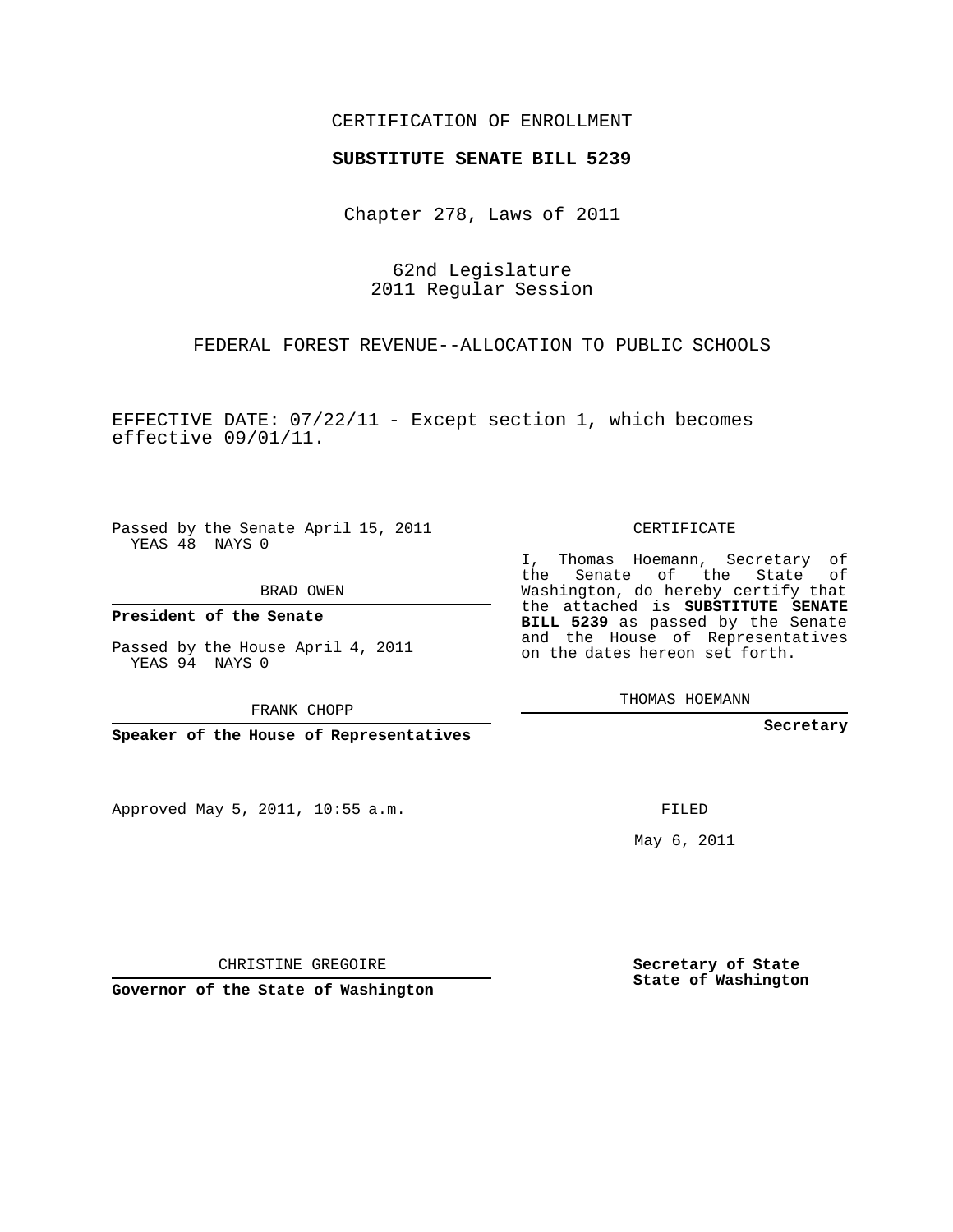## **SUBSTITUTE SENATE BILL 5239** \_\_\_\_\_\_\_\_\_\_\_\_\_\_\_\_\_\_\_\_\_\_\_\_\_\_\_\_\_\_\_\_\_\_\_\_\_\_\_\_\_\_\_\_\_

\_\_\_\_\_\_\_\_\_\_\_\_\_\_\_\_\_\_\_\_\_\_\_\_\_\_\_\_\_\_\_\_\_\_\_\_\_\_\_\_\_\_\_\_\_

AS AMENDED BY THE HOUSE

Passed Legislature - 2011 Regular Session

## **State of Washington 62nd Legislature 2011 Regular Session**

**By** Senate Early Learning & K-12 Education (originally sponsored by Honeyford, Morton, Swecker, and Becker; by request of Superintendent of Public Instruction)

READ FIRST TIME 02/03/11.

 AN ACT Relating to the allocation method used for the distribution of federal forest revenue to public schools; amending RCW 28A.520.020; creating a new section; and providing an effective date.

BE IT ENACTED BY THE LEGISLATURE OF THE STATE OF WASHINGTON:

 **Sec. 1.** RCW 28A.520.020 and 1991 sp.s. c 13 s 113 are each amended to read as follows:

 (1) There shall be a fund known as the federal forest revolving account. The state treasurer, who shall be custodian of the revolving account, shall deposit into the revolving account the funds for each county received by the state in accordance with Title 16, section 500, United States Code. The state treasurer shall distribute these moneys to the counties according to the determined proportional area. The county legislative authority shall expend fifty percent of the money for the benefit of the public roads and other public purposes as authorized by federal statute or public schools of such county and not otherwise. Disbursements by the counties of the remaining fifty percent of the money shall be as authorized by the superintendent of public instruction, or the superintendent's designee, and shall occur in the manner provided in subsection (2) of this section.